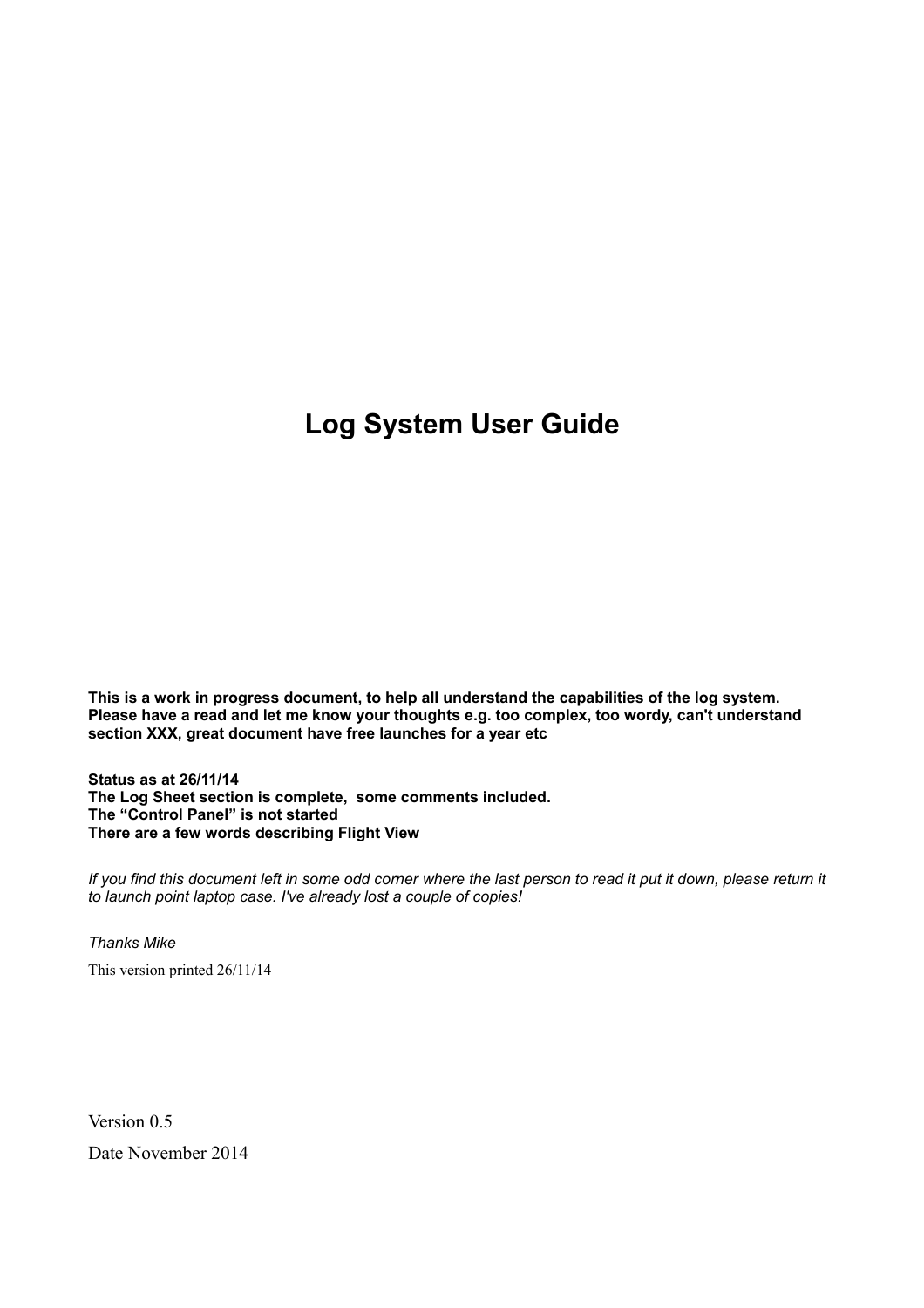# **1 Revision History**

#### **1.1** Rev 0.3

Created from "User Guide to Log Sheet v1" Major re-write of Log Sheet Section, this first draft is now complete for comment. Brief details of the Flight View" programme added

#### **1.2** Rev 0.4

Updates to Log Sheet programme. Comments from Dick & Andreas incoporated.

#### **1.3** Rev 0.5

Updates to align with Log Sheet programme v 2.3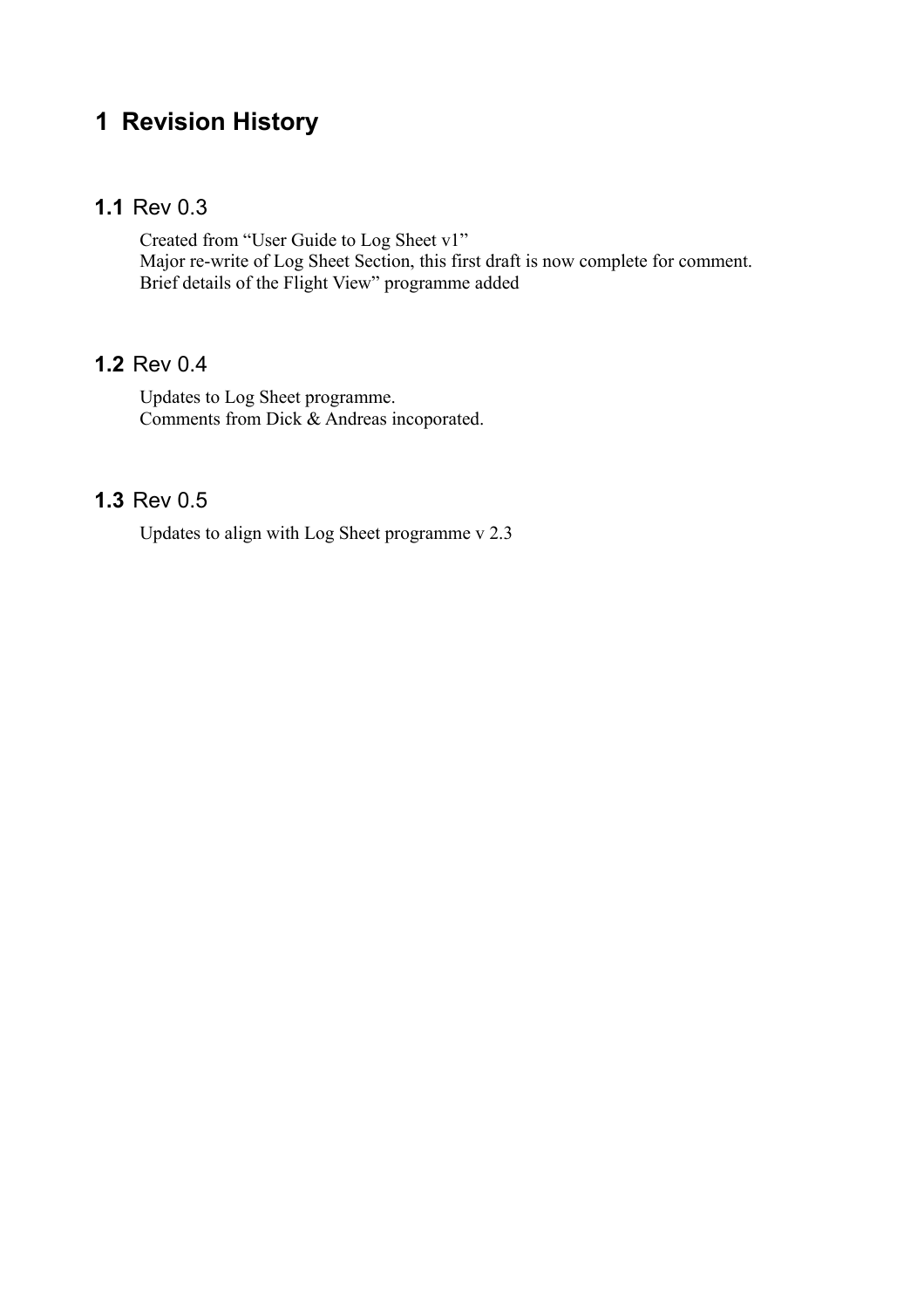# **2 Objective**

This document provides user information for the suite of programmes which make up the ESGC log system.

User information for all of the programmes is provided in the following sections together with user maintenance and some problem recovery strategies.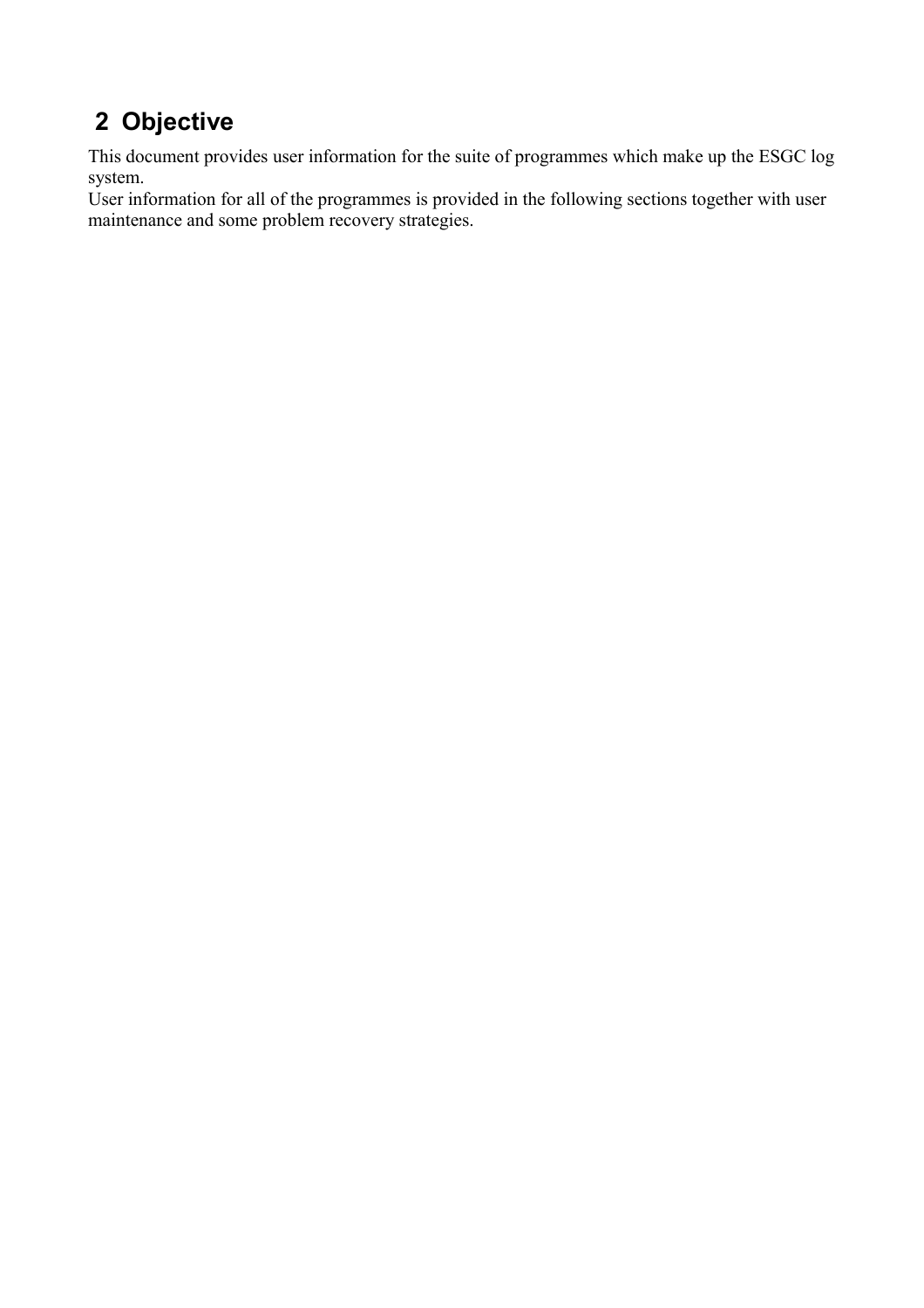# **3 System Overview**

The ESGC log system is based upon an SQL Database. The master copy of of the Database is held on a Server located in the Club Office. SQL was chosen for the Database structure as this open source format is widely used and has no ties to specific operating systems or platforms.

Users have no need to understand the structure of the SQL as all interaction is via individual programmes targeted to specific functions:-

# **3.1** Data Entry

Day to day data entry i.e flight logging is achieved via the "Log Sheet" programme running on a laptop in the launch point vehicle.

The Log Sheet programme is designed to operate without a network connection to the SQL Server removing the dependency on WiFi or GSM links across the airfield which could prove to be unreliable.

As the Log Sheet programme works in isolation without network connections at the end of the flying day it is necessary to synchronise its data with the main SQL Database on the Server in the Club House.

## **3.2** System Administration

Administration of the system is provided via the "Control Panel" programme, primarily from the office PC. The "Control Panel" programme provides many features not least of which are the ability to edit flights, member data and charges, this is achieved via online interaction with the main SQL Database. Needless to say access to this programme is restricted.

## **3.3** Database Search

The "Flight View" programme is open/accessible to all club members and provides the capabilities to search the main SQL Database for individual log sheets, flights by pilot name, aircraft statistics etc.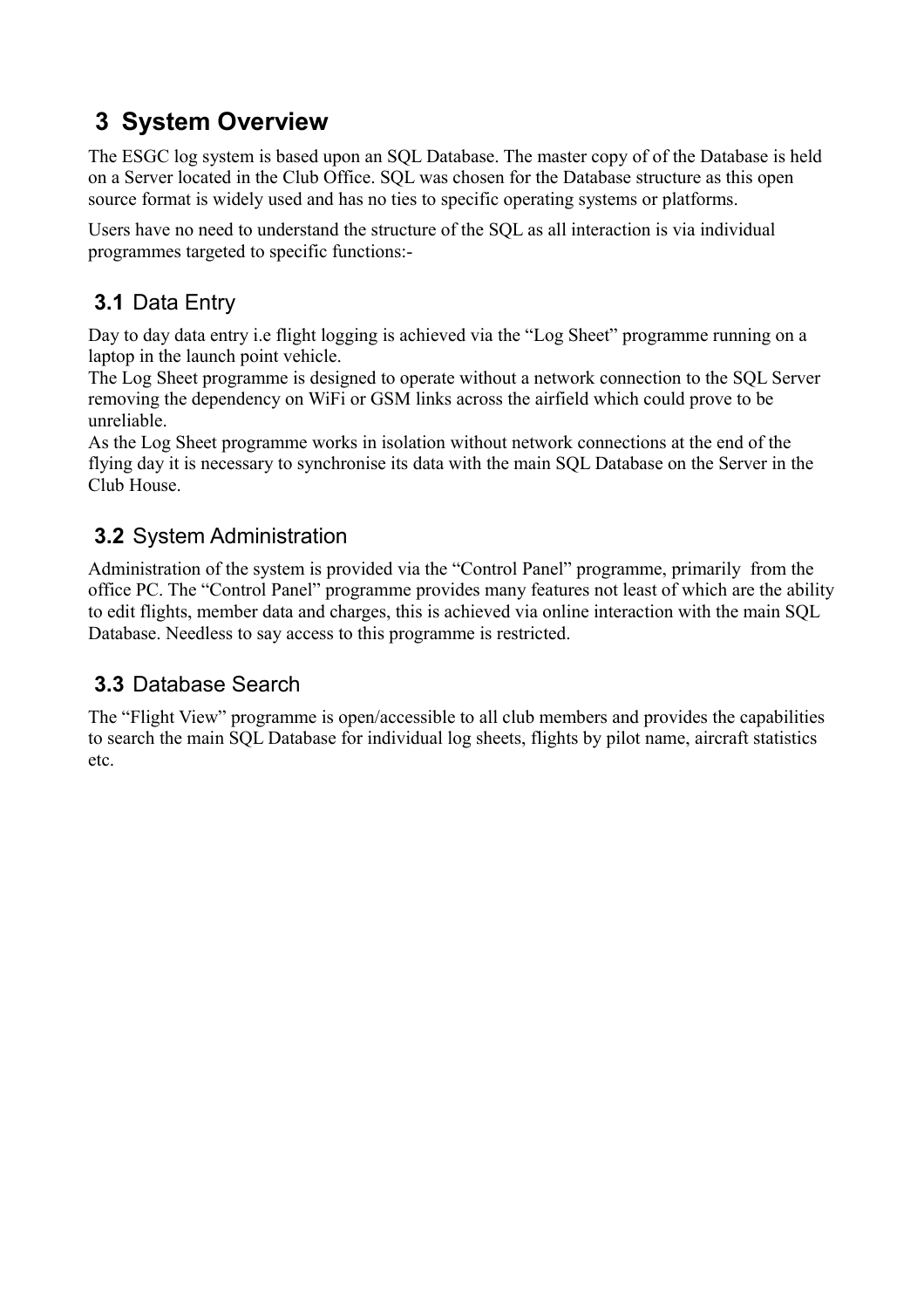# **4 Log Sheet Programme**

#### **4.1** Introduction

The Log Sheet programme running on a laptop in the launch vehicle provides the ability to record flights, add new members and add new gliders.

The programme calculates the charges for each flight based on its knowledge of an individual members membership category e.g. "fixed price to solo", "junior" etc.

At the end of the flying day the programme provides the features to print out the log sheet and to synchronise the data with the main SQL Database.

#### **4.1.1** Log sheet version

The following description and the screen shots are aligned to V2.3 of the log sheet programme. This version of the programme was in use at the end of 2014 by which time only very minor changes were being made and hence this user guide should be largely applicable to latter releases.

#### **4.2** Starting the "Log Sheet" programme.

- **1.** Switch on the Launch Point laptop
- **2.** log in as "esgc\_log" there is no password
- **3.** Click the glider icon on the taskbar

The above instructions relate to the HP Probook 450 running Windows 7, on the older backup Laptop running Windows Vista,

- **1.** Switch on the Launch Point laptop
- **2.** log in as "esgc\_log" there is no password
- **3.** Double click the glider icon on the desktop

If when you login to the esgc log account the programme appears to be running it is possible that it was not correctly synchronised or shut-down on the last flying day see Section XXXX

#### <span id="page-4-0"></span> **4.3** Basic Controls

When the Log Sheet programme first starts you should be presented with a display similar to that shown below in illustration 1, with the exception that at start-up there should be no flights visible.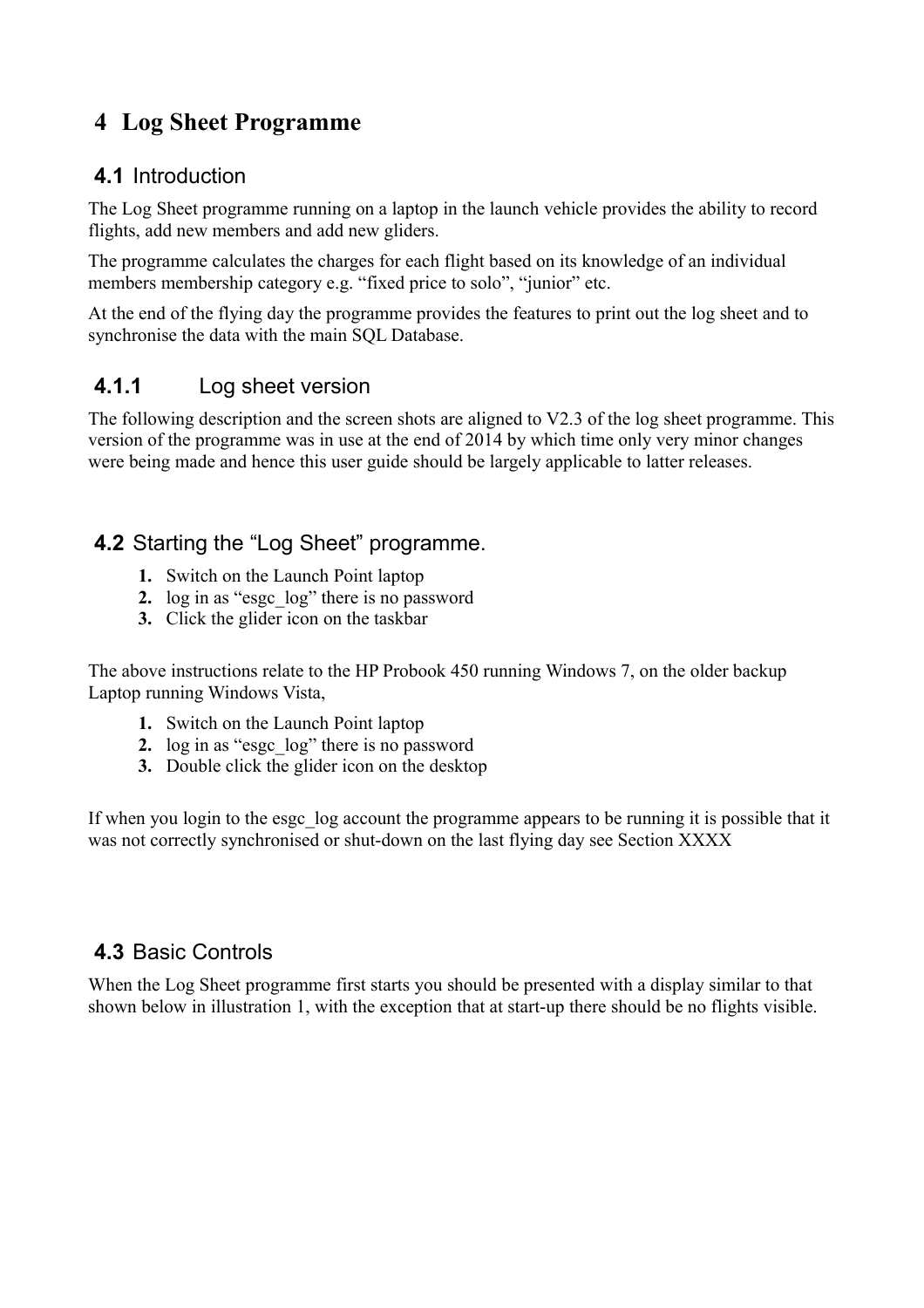| Charge Charge Charge Charge<br>8.5<br>3.6<br>K13<br><b>DVB</b><br>W<br>Bilby<br>Bilby<br>14:12<br>14:21<br>00:09<br>9431<br>$\overline{0}$<br>12.1<br>Jonathan<br>Abbess<br>Alan<br>$\overline{2}$<br>8.5<br>2.8<br><b>K21</b><br><b>GBN</b><br>11.3<br>W<br>Simon<br>9305<br>Barnes<br>14:18<br>14:25<br>00:07<br>$\mathbf{0}$<br>Colin<br>Ebdon<br>Ebdon<br>$\vert \vert$ 3<br><b>KMT</b><br>8.5<br>$\overline{0}$<br>W<br>7.6<br>16.1<br>Grob<br>David<br>14:21<br>14:40<br>00:19<br>9419<br>George<br>Green<br><b>Bolsdon</b><br><b>Bolsdon</b><br>$\vert 4$<br>$\overline{0}$<br>$\overline{0}$<br><b>GBN</b><br>K21<br><b>W</b><br>$\mathbf{0}$<br>BloggsXX<br>00:20<br>9999<br>BloggsXX 0<br>Paul<br>Robinson<br>Fred<br>15:00<br>14:40<br>$\overline{\mathbf{5}}$<br>$\bf{0}$<br>$\overline{0}$<br>$\overline{0}$<br>K <sub>21</sub><br>GBN W<br>9305<br><b>Ebdon</b><br>$\overline{0}$<br><b>Simon</b><br>Colin<br>Ebdon<br><b>Barnes</b><br>$\vert$ 6<br>$\overline{0}$<br>$\overline{0}$<br>$\overline{0}$<br>$\overline{0}$<br><b>KMT</b><br>9419<br>W<br>David<br><b>Bolsdon</b><br>Grob<br><b>Bolsdon</b><br>George<br>Green<br>$\overline{7}$<br><b>GBN</b><br>W.<br>BloggsXX<br>16:41<br>9999<br>6.8<br>15.3<br>16:24<br>00:17<br>BloggsXX 8.5<br>K21<br>Robinson<br>Fred<br>$\overline{0}$<br>Paul | <b>Flight</b> | Glider      | Call        | Launch      | Pilot 1 | Pilot 2 | Launch      | Landing     | Flight      | Payment   | Payment     | Launch Flight Day |  | Total | $\Box$<br><br><b>New Flight</b> |
|---------------------------------------------------------------------------------------------------------------------------------------------------------------------------------------------------------------------------------------------------------------------------------------------------------------------------------------------------------------------------------------------------------------------------------------------------------------------------------------------------------------------------------------------------------------------------------------------------------------------------------------------------------------------------------------------------------------------------------------------------------------------------------------------------------------------------------------------------------------------------------------------------------------------------------------------------------------------------------------------------------------------------------------------------------------------------------------------------------------------------------------------------------------------------------------------------------------------------------------------------------------------------------------------------------------------|---------------|-------------|-------------|-------------|---------|---------|-------------|-------------|-------------|-----------|-------------|-------------------|--|-------|---------------------------------|
|                                                                                                                                                                                                                                                                                                                                                                                                                                                                                                                                                                                                                                                                                                                                                                                                                                                                                                                                                                                                                                                                                                                                                                                                                                                                                                                     | <b>No</b>     | <b>Type</b> | <b>Sign</b> | <b>Type</b> |         |         | <b>Time</b> | <b>Time</b> | <b>Time</b> | <b>No</b> | <b>Name</b> |                   |  |       |                                 |
|                                                                                                                                                                                                                                                                                                                                                                                                                                                                                                                                                                                                                                                                                                                                                                                                                                                                                                                                                                                                                                                                                                                                                                                                                                                                                                                     |               |             |             |             |         |         |             |             |             |           |             |                   |  |       | <b>Edit Flight</b>              |
|                                                                                                                                                                                                                                                                                                                                                                                                                                                                                                                                                                                                                                                                                                                                                                                                                                                                                                                                                                                                                                                                                                                                                                                                                                                                                                                     |               |             |             |             |         |         |             |             |             |           |             |                   |  |       |                                 |
|                                                                                                                                                                                                                                                                                                                                                                                                                                                                                                                                                                                                                                                                                                                                                                                                                                                                                                                                                                                                                                                                                                                                                                                                                                                                                                                     |               |             |             |             |         |         |             |             |             |           |             |                   |  |       | Copy                            |
|                                                                                                                                                                                                                                                                                                                                                                                                                                                                                                                                                                                                                                                                                                                                                                                                                                                                                                                                                                                                                                                                                                                                                                                                                                                                                                                     |               |             |             |             |         |         |             |             |             |           |             |                   |  |       | Launch                          |
|                                                                                                                                                                                                                                                                                                                                                                                                                                                                                                                                                                                                                                                                                                                                                                                                                                                                                                                                                                                                                                                                                                                                                                                                                                                                                                                     |               |             |             |             |         |         |             |             |             |           |             |                   |  |       |                                 |
|                                                                                                                                                                                                                                                                                                                                                                                                                                                                                                                                                                                                                                                                                                                                                                                                                                                                                                                                                                                                                                                                                                                                                                                                                                                                                                                     |               |             |             |             |         |         |             |             |             |           |             |                   |  |       | Landed                          |
|                                                                                                                                                                                                                                                                                                                                                                                                                                                                                                                                                                                                                                                                                                                                                                                                                                                                                                                                                                                                                                                                                                                                                                                                                                                                                                                     |               |             |             |             |         |         |             |             |             |           |             |                   |  |       | Delete                          |
|                                                                                                                                                                                                                                                                                                                                                                                                                                                                                                                                                                                                                                                                                                                                                                                                                                                                                                                                                                                                                                                                                                                                                                                                                                                                                                                     |               |             |             |             |         |         |             |             |             |           |             |                   |  |       | Print<br>Sync                   |
|                                                                                                                                                                                                                                                                                                                                                                                                                                                                                                                                                                                                                                                                                                                                                                                                                                                                                                                                                                                                                                                                                                                                                                                                                                                                                                                     |               |             |             |             |         |         |             |             |             |           |             |                   |  |       |                                 |
|                                                                                                                                                                                                                                                                                                                                                                                                                                                                                                                                                                                                                                                                                                                                                                                                                                                                                                                                                                                                                                                                                                                                                                                                                                                                                                                     |               |             |             |             |         |         |             |             |             |           |             |                   |  |       |                                 |

<span id="page-5-1"></span>*Illustration 1: ESGC Log Sheet Main Screen*

Note the date in the top left corner and ensure it is today's date.

If you need to set the date to today's date this can be achieved by clicking the calendar icon top right and then selecting today's date.

If you attempt to enter a flight that it is not for today's date the Log Sheet programme will issue a warning asking you to confirm you wish to enter a flight for some date in the past or future.

Most of the columns should be self-explanatory, perhaps with the exception of "Payment Number" and "Payment Name". Normally payment will follow P1 for a single seater and P2 for a dual seater but it is possible to assign the charges for the flight to P1 in a dual seater or any other club member in which case theses columns will reflect the membership number and surname of the member who is going to be billed, details on how to do this are in the next section.

On the right hand side of the screen there are several function buttons, these are described in the following sections.

#### <span id="page-5-0"></span> **4.3.1** New Flight Button

A new flight is added to the log sheet with the "New Flight" button , clicking this will bring up the "Flight Information" dialogue as show below in [Illustration 2.](#page-6-0)

We refer to the screen as the "Flight Information" screen rather than the "New Flight" screen as exactly the same dialogue can be used to edit a flight previously entered into the log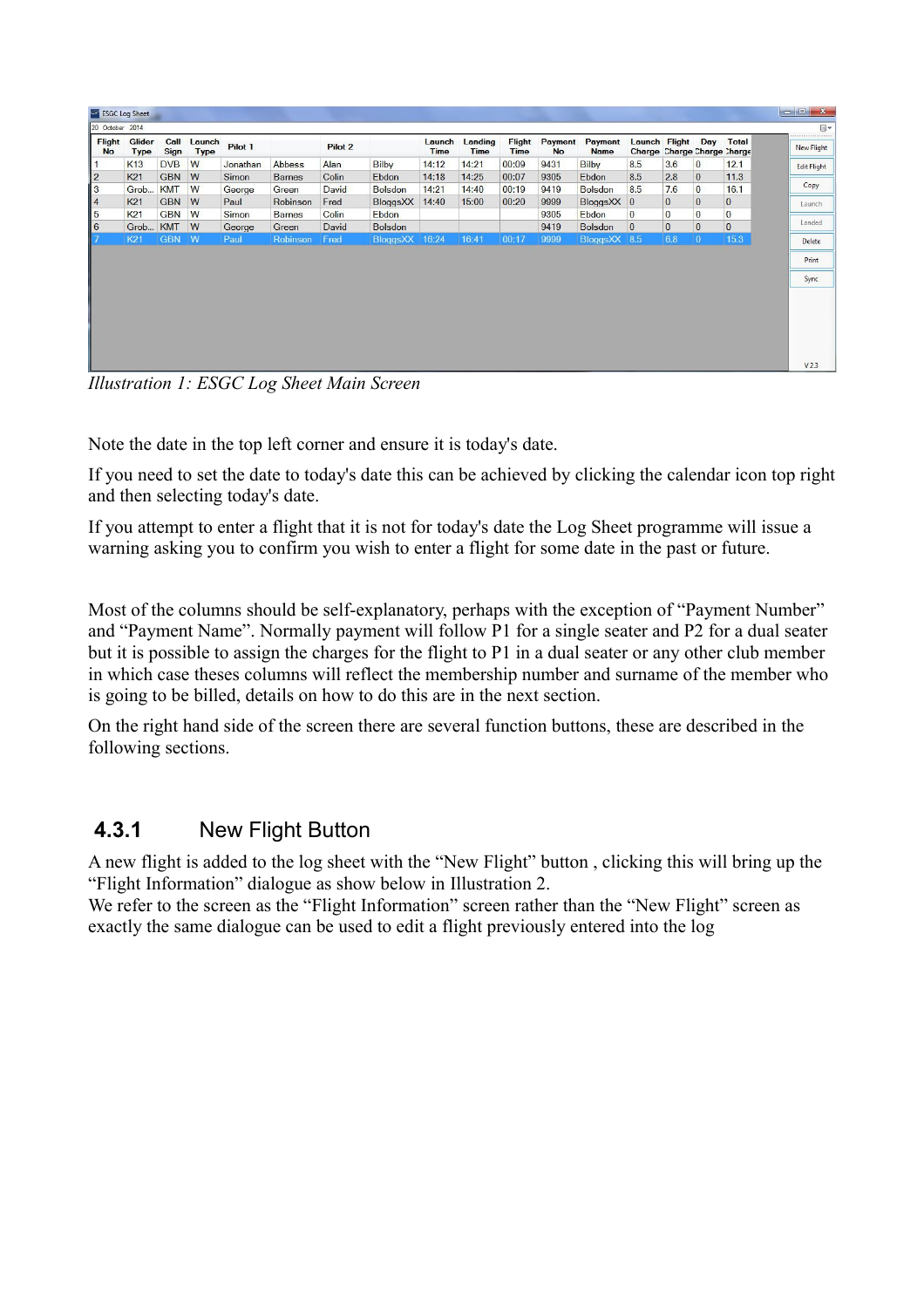| <b>Flight Information</b> |                                                    | x<br>e<br>▭                                         |
|---------------------------|----------------------------------------------------|-----------------------------------------------------|
| Flight No:                | 1                                                  |                                                     |
| Glider:                   | <b>GBN</b><br>K21                                  | <b>ESGC Member</b><br>m<br>$\overline{\phantom{a}}$ |
| Pilot 1:                  | Robinson<br>Paul                                   | <b>Temporary Member</b>                             |
| Pilot 2:                  | BlogsXX<br>Fred                                    | O Trial Lesson                                      |
| Take Off Time:            | (HH:MM)<br>÷<br>00:00                              | now                                                 |
| Landing Time:             | $\frac{\triangle}{\mathbf{v}}$<br>(HH:MM)<br>00:00 | Land Out<br>now                                     |
| Launch Type               | (C) Winch Launch                                   | Self Launch<br>Areotow                              |
| Payment Details           |                                                    |                                                     |
|                           | Paying Member: Fred BlogsXX                        | P1 Paying                                           |
|                           |                                                    | Other Paying                                        |
|                           | Free Flight / Test Flight                          |                                                     |
| Find Old Member           | <b>Edit Member</b>                                 | Cancel<br>Apply                                     |

<span id="page-6-0"></span>*Illustration 2: Flight Information Dialogue*

This is the dialogue box where most of the functionality of the log sheet is captured so lets take it slowly

**1.** Flight Number

This is automatically assigned by the system. Don't worry if the flights are displayed out of order in terms of take off time on the log sheet e.g you thought a single seater was going to go next and then at the last minute a two seater pushes in.

**2.** Glider

The Glider field is initially set to "Select Glider" by clicking on the pull down arrow you will be presented with a list of all of the gliders currently registered at the ESGC. The club gliders are at the top of the list, with the syndicates following below in no particular order. If you select a two seater glider then the option to enter Pilot 1 and Pilot 2 is open for a single seater you get P1 only. You will also notice the "Trial Lesson" option disappear if a single seater is selected.

**3.** Selecting P1 and P2

The Log Sheet programme keeps three lists of potential pilots namely:-

 ESGC Members Temporary Members Trial Lesson

The possible names which can be selected to fill either the P1 or P2 positions depends on which list is selected by the associated button. To start let's assume the flight is a training flight by ESGC members, we'll come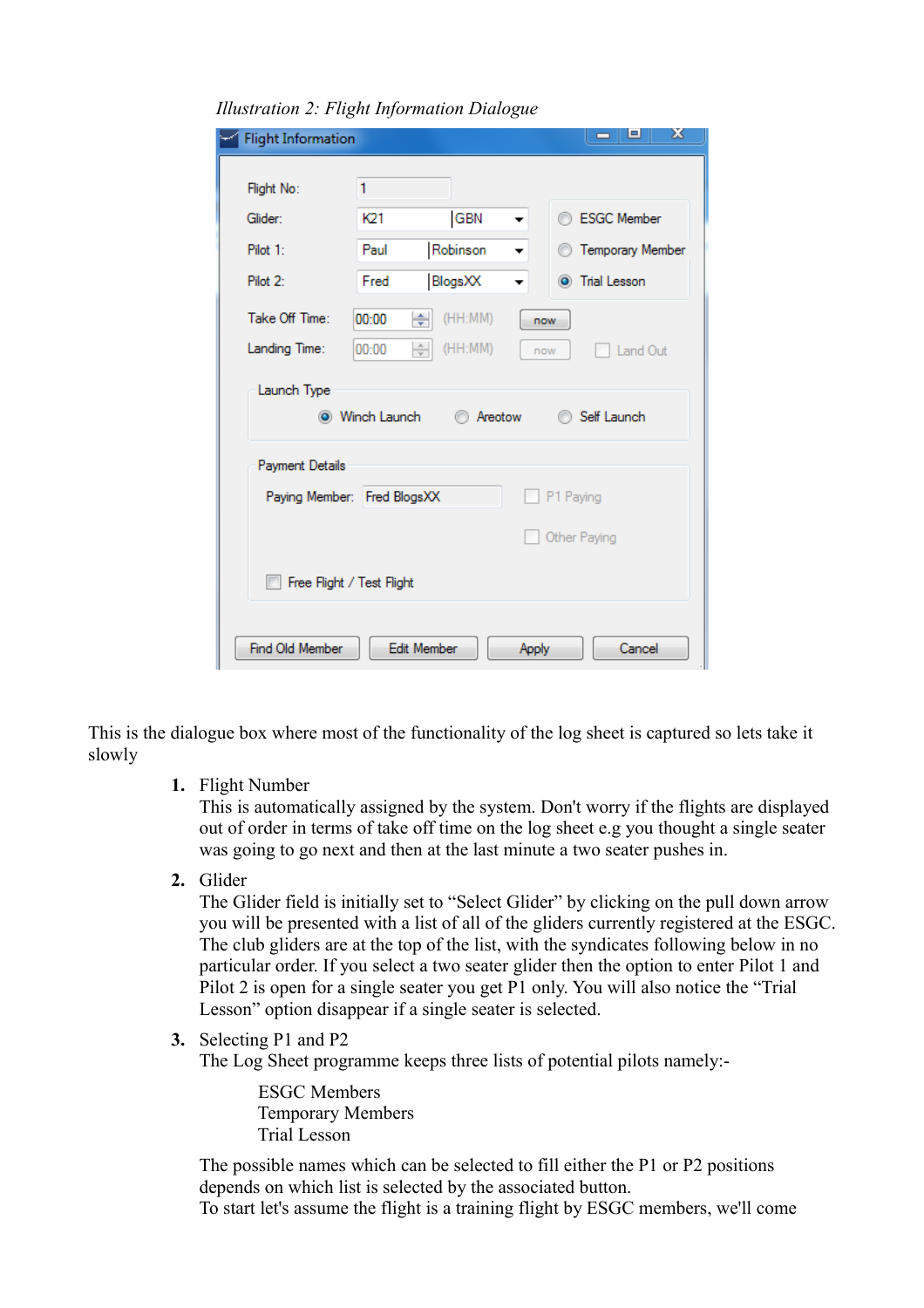back to "Temporary Members" and "Trial Lessons" in latter sections. With the ESGC Members list selected click on the pull down arrow to be present with a list of possible pilots who are current members.

The list is alphabetical by surname allowing you to scroll to the appropriate pilots name. Alternatively you can tap the first letter of the members first name to rapidly jump down the list e.g typing "e" offers "Eric Dew" press again and "Edwin Leach" is displayed

**4.** Take off and landing time

Below the P1/P2 selection boxes are two boxes to enter the take off and landing time along with a "now" button which inserts the current time. In practice these boxes are probably rarely use as the "Launch" and "Landed" buttons on the right hand side of the main screen are more convenient,

**5.** Launch type

Three buttons which are fairly self explanatory.

**6.** Payment Details

The log sheet programme will calculate the cost of each flight based on the members membership class and glider flown.

Normally charges will be assigned to P2 in a dual-seater and P1 in a single-seater. As we discussed in Section [4.3 t](#page-4-0)he charges for a given flight may be assigned to members other than the default member.

Ticking P1 paying for a dual-seater glider assigns the charges to the rear seat pilot (normally the instructor).

If you tick the "Other Paying" box then a new dialogue will open allowing you to select any club member.

(Not supported as at October 2014 is the common practice of 50/50 shared charging)

**7.** Free Flight/ Test Flight

Ticking this box will suppress all charge calculations.

That's pretty much all there is to entering a new flight.

#### Please Note:

You can enter one or more flights before they actually take off, this can reduce the work load on you as the log keeper. Once the Glider and Pilot details are entered all you then need to do is to click "Launch" when the "all out" is given!

At the bottom of the "Flight Information" dialogue there are four more buttons

"Find Old Member"

"Edit Member"

"Apply"

"Cancel"

these are not so much concerned with entering new flight details but more about how to proceed:-

**8.** Find Old Member

This button provides access to "old Member" information and is intended to allow a grace period in May for members from the previous year who have not yet completed a membership renewal.

Clicking this button will provide access to the Old Member list allowing the selected member to be appended to the "Temporary Member" list. After completing this process the member should be available for either a P1 or P2 role after selecting the "Temporary Member" button. The temporary membership will end at the end of the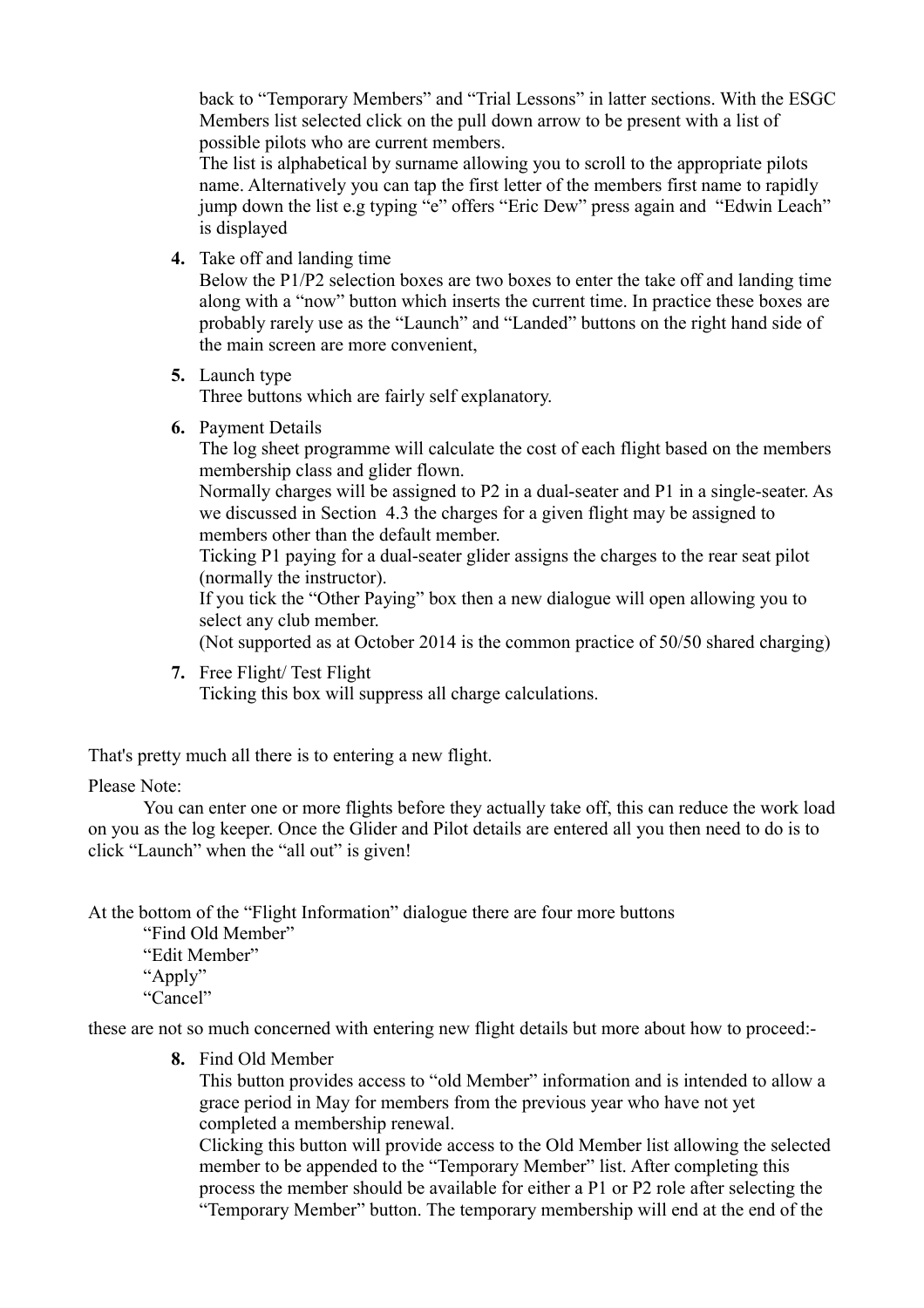day when the Log Sheet is synchronised, so should the member attempt to fly again without completing a membership renewal the process must be repeated.

**9.** Edit Member

The "Edit Member" button opens a new dialogue which is discussed in section [4.6](#page-13-0)  [Edit Members.](#page-13-0)

**10.** Apply

Clicking the "Apply" button will commit the information entered above in the "Flight Information" dialogue to the log sheet and the flight will appear on the main screen.

**11.** Cancel

Pretty self explanatory, if you click this the "Flight Information" dialogue will close and all information entered will be lost.

# **4.3.2** Edit Flight Information

This button provides access to the "flight Information" dialogue for flights which have already been entered into the log sheet. This enables changes to be made to any parameter at any time during the day. Simply select the appropriate flight on the log sheet, click "Edit" and the "Flight Information" dialogue will open

# **4.3.3** Copy Flight

This button provides a short-cut to duplicate a previous flight e.g a student pilot doing a second flight with the same instructor/glider.

Simply select the previous flight and then click "Copy", the glider and pilot details of the previous flight will appear as a new flight at the bottom of the log sheet, all that then needs to be entered is launch and landing time.

# **4.3.4** Launch/Land a Glider

Pretty obvious, click these buttons to enter takeoff and landing times for any flight into the log sheet. The time inserted is the current time from the PCs internal clock, if a takeoff or landing was missed for some reason you will need to "Edit Flight" and then via the "Flight Information" dialogue enter the correct times.

# **4.3.5** Delete a Flight

Again pretty obvious if a previously entered flight is completely wrong it can be deleted by clicking on the "Delete Flight" button.

# **4.3.6** Print and Sync

The functionality provided by these buttons is not required in the launch vehicle, it is only needed at the end of the day. For details please see section [4.8 End of Day Procedures.](#page-16-0)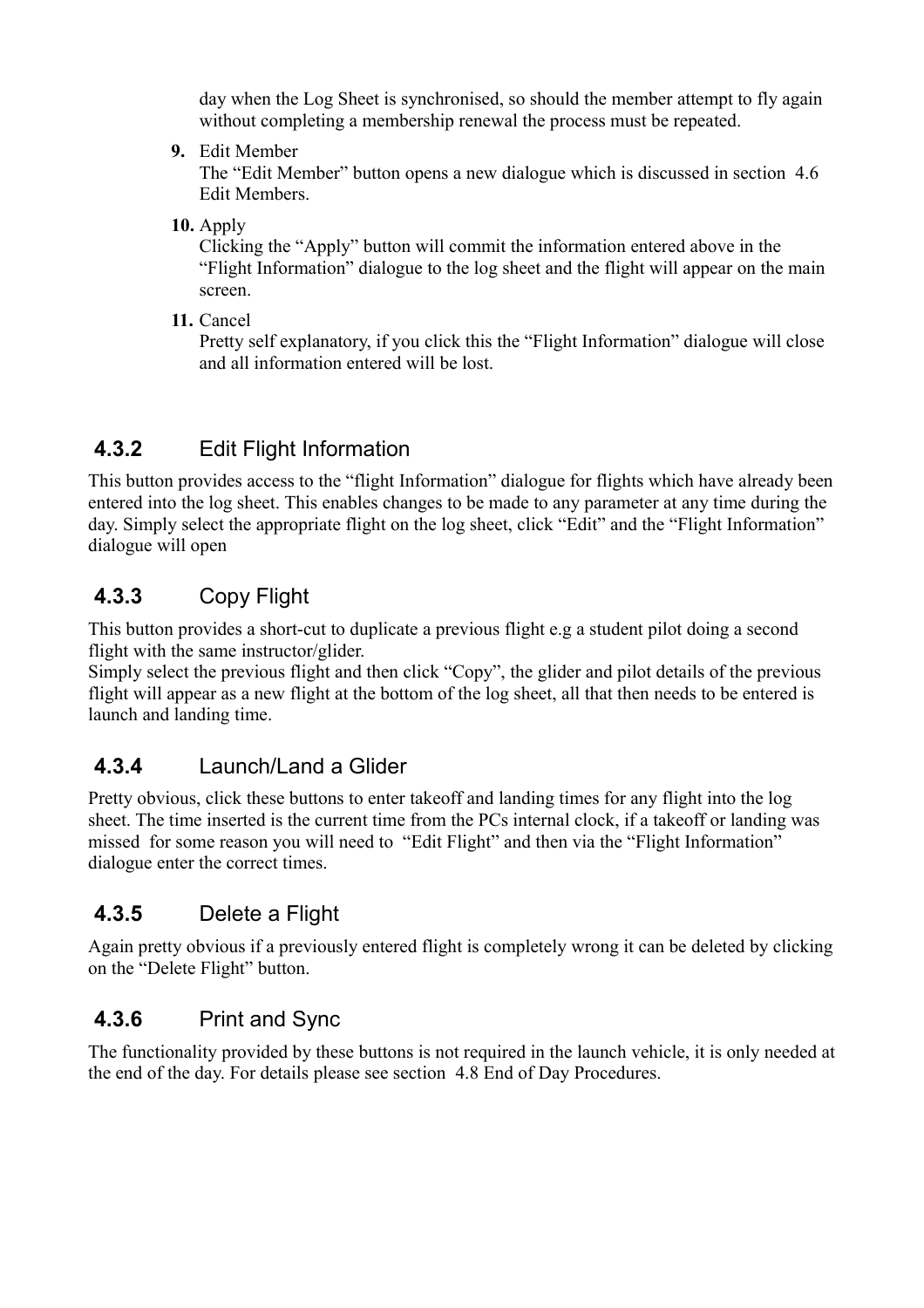## **4.4** Temporary Members

In the previous section on the Basic Controls we concentrated on how to enter flights for members of the ESGC, having completed this section now is the time to move onto more complex tasks involving how to process a Temporary Members in Section [4.5](#page-11-0) Trial Lessons.

To date Temporary Members and Trial Lessons have caused the most confusion, and problems for the electronic Log System. The most common issues we have seen are duplicate members be they Temporary or Trial Lessons and to this end the Log Sheet programme is now quite verbose in asking if you are really, really sure you want to create new Temporary or Trial Lesson members.

## **4.4.1** Temporary Member & New Full Member Basics

Temporary members come in two basic forms

- **1.** Temporary For Temporary members a daily membership charge is applied.
- **2.** Temporary Family / Reciprocal This class of temporary membership is free from the daily membership charge

To prevent possible inconsistencies in the Database you cannot create members using the "Control Panel" programme running on the Office PC.

If a prospective new member arrives today even if they are 100% sure they wish to join as a full member of the ESGC they must first be created as a "Temporary Member" in the Log Sheet programme. At the end of the day once the system has been synchronised or some latter date the "Control Panel" programme can be used to convert their Temporary Membership into full or whatever class of Membership is appropriate.

The reason for this slightly strange functionality is best described with an example:- If we allow creation both by the Log Sheet and the Control Panel programme it is easy to end up with a duplicate member in the system. Consider John SmithXX he turns up bright and early one morning wanting to join as a full member of ESGC he gets created in the club house, having paid his subs its now 1100. He wishes to fly but the Log Sheet programme is out at the launch point and has no network connection so it is unaware he has been created in the club room. In the Log Sheet programme a Temporary Member is created for John SimthXX to allow him to fly today. But at the end of the day when the log is synchronised we now have two John SmithXX's in the system one created in the Office and one using the Log Sheet at the launch point.

# <span id="page-9-0"></span> **4.4.2** Entering Temporary Members Into The Flight Log

As discussed in section [4.3.1 w](#page-5-0)hen we examined the "Flight Information" dialogue in detail selection the pilot name for P1 or P2 can come form any one of three lists.

To ensure you are selecting a pilot from the "Temporary Members" list all that needs to be done is to ensure the "Temporary Member" button on the right hand side of the "Flight Information" dialogue is clicked before selecting P1 or P2's name.

# **4.4.3** Entering New Temporary Member Details

If the pilot wishing to fly is not already in the "Temporary Members" list i.e you have proceeded as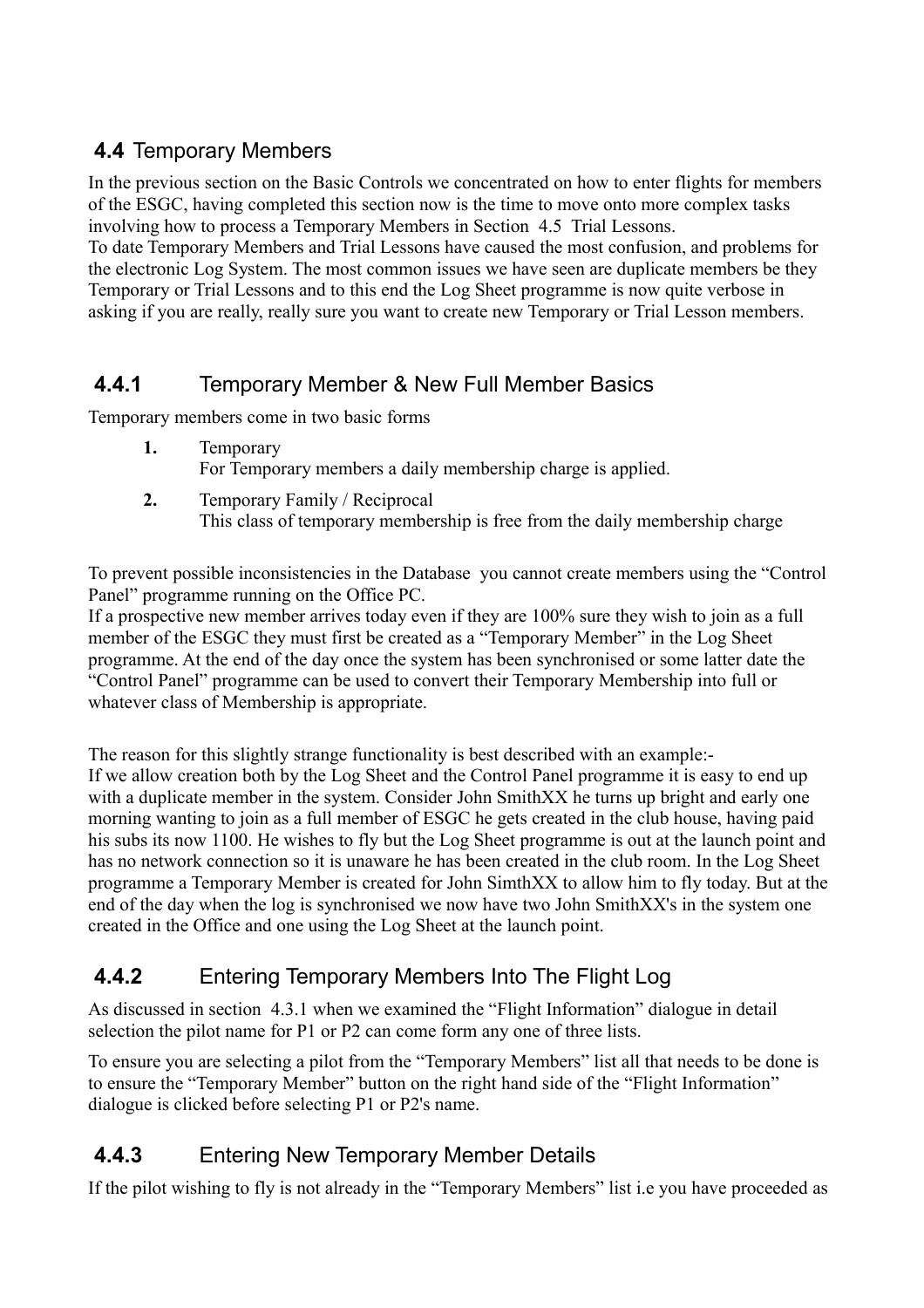in section [4.4.2 a](#page-9-0)bove and did not find his/her name then you need to add a new temporary member to the list.

To do this simply scroll down to the bottom of the list of "Temporary Members" names and you you will find the option to <Add Name>.

Clicking <Add Name> will open a confirmation dialogue asking you to confirm you wish to add a new "Temporary Member". If you answer in the positive you will arrive at the "New Member" dialogue. [Illustration 3.](#page-10-0)

The "New Member Dialogue is very simple and needs hardly any explanation.

Please be careful with the spelling of the First and Surname, if the Temporary Member has not

| <b>First Name</b> |           |  |
|-------------------|-----------|--|
| Sumame            |           |  |
| Member Type       | Temporary |  |
|                   |           |  |
| Payment No        | 9999      |  |

<span id="page-10-0"></span>*Illustration 3: New Member (Temporary)*

written this clearly on the disclaimer sheet please check! Several instances of duplicate members can be traced back to incorrect spelling or data entry, where in practice there is actually only one person.

As we have entered this dialogue from <Add Name> at the bottom of the "Temporary Member" list the "Member Type" field is already set to "Temporary and cannot be changed.

Remember the definition above concerning day charges when decided whether to tick the Family or Reciprocal Membership box or not

. If you are creating a new member for someone who is going to join today as a full member its probably best to make them a "Reciprocal Member" so that the

charging calculation avoids adding in a day membership charge i.e they pay club rates from their first flight

Having completed the "New Member" dialogue any changes can be made latter via the "Edit Member" Dialogue as detailed in sectio[n 4.6 .](#page-13-0)

One final note:-

If the person wishing to fly is a returning "Trial Lesson" using their 3 Months free membership i.e they took their trial lesson sometime in the last 90 days, you will already find their name in the "Temporary members" list, do not re-enter them as a new Trial Lesson as described in the next section.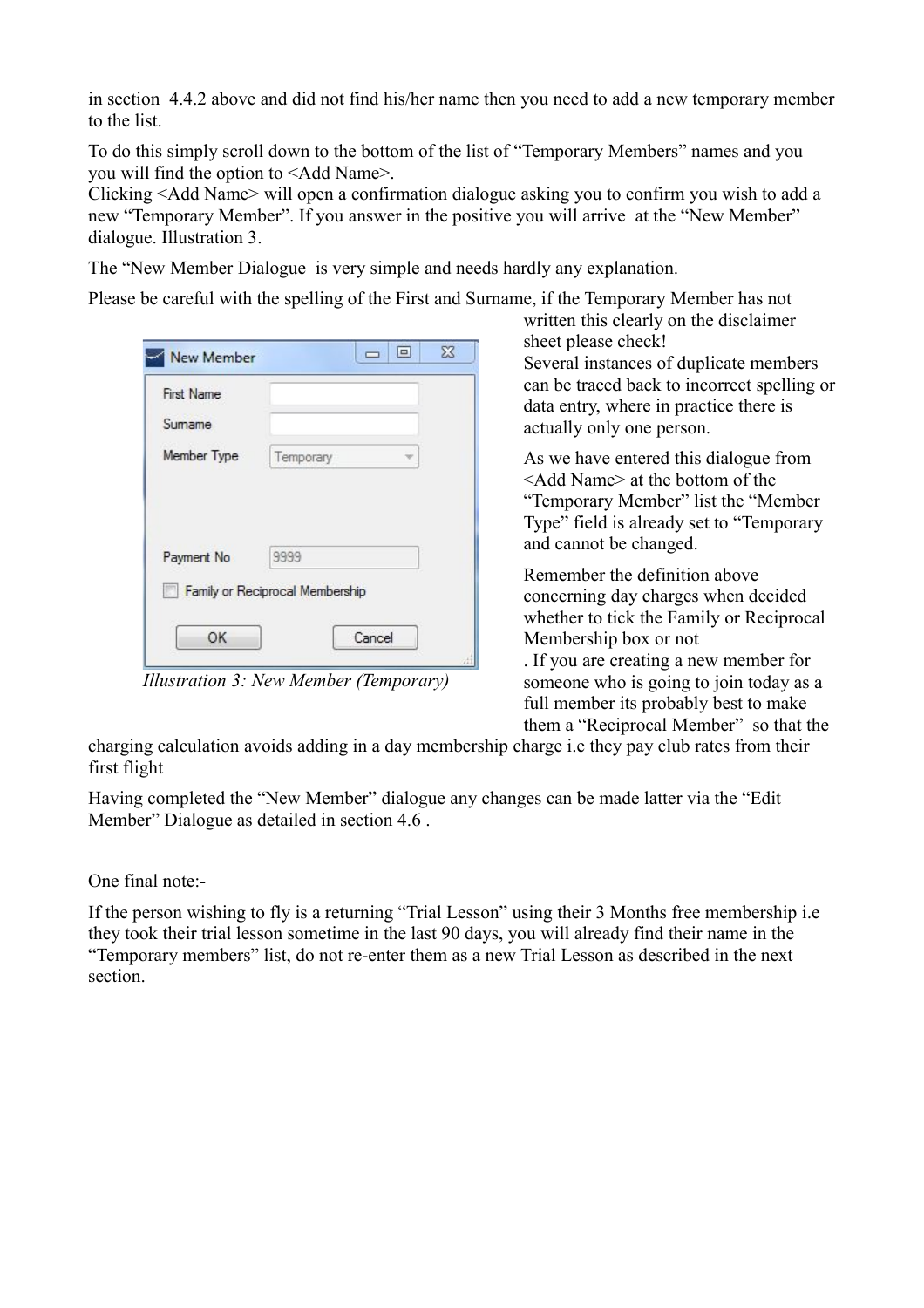## <span id="page-11-0"></span> **4.5** Trial Lessons

### **4.5.1** Trial Lesson Basics

Trial lessons come in three forms

- **1.** Gliding Experience One Winch Launch (nominally 10 minutes)
- **2.** Trial Lesson Normally 2 Winch Launches or about 20 minutes soaring
- **3.** Day Course Up to 6 launches or 1 hour flying time.

The one common factor for all trial lessons is they do not follow the normal club charging parameters, most are paid for in advance by vouchers only occasionally do we have a cash Trial Lesson these days. As the normal ESGC charging calculation is suppressed for trial lessons all four "charging" columns of the main Log Sheet display should read "0".

However if the person enjoys their flight so much they wish to do a subsequent flight which is beyond the scope of any voucher they may own they may do so e.g a person with an "Gliding Experience" voucher wishes to fly a second time this becomes a flight subject to normal ESGC charges. You can see this demonstrated by "Fred BlogsXXs" flights 4 and 7 in [Illustration 1: ESGC](#page-5-1)  [Log Sheet Main Screen.](#page-5-1)

As at the time of publication all Gliding Experience, Trial Lessons and Day Courses come with Three Months free membership.

# **4.5.2** Entering Trial Lessons

As with all flights entering the details starts via the "Flight Information" dialogue, having selected the glider and the instructor from the "ESGC Members" We now need to create a personal entry for the lady or gent who is going to fly with us.

You will recall from section [4.3.1](#page-5-0) subsection 3 were we discussed the "Flight Information" Dialogue that the Log Sheet programme keeps three lists of members i.e. ESGC, Temporary and Trial, the latter of these three lists is where our trial lessons details need to be added or are already stored.

The contents of the "Trial Lesson" list only has a life time of one day i.e today. A the end of the day when the Synchronisation process is run today's "Trial Lesson" members are all upgraded to "Reciprocal Temporary Members" for the next three months automatically.

Please Note:- regardless of whether the flight(s) is an Air Experience, Trial Lesson or Day Course there is only one list for all three categories.

As we attempt to select P2 in the "Flight Information" dialogue switch to the "Trial Lesson" list by clicking the "Trial Lesson" Button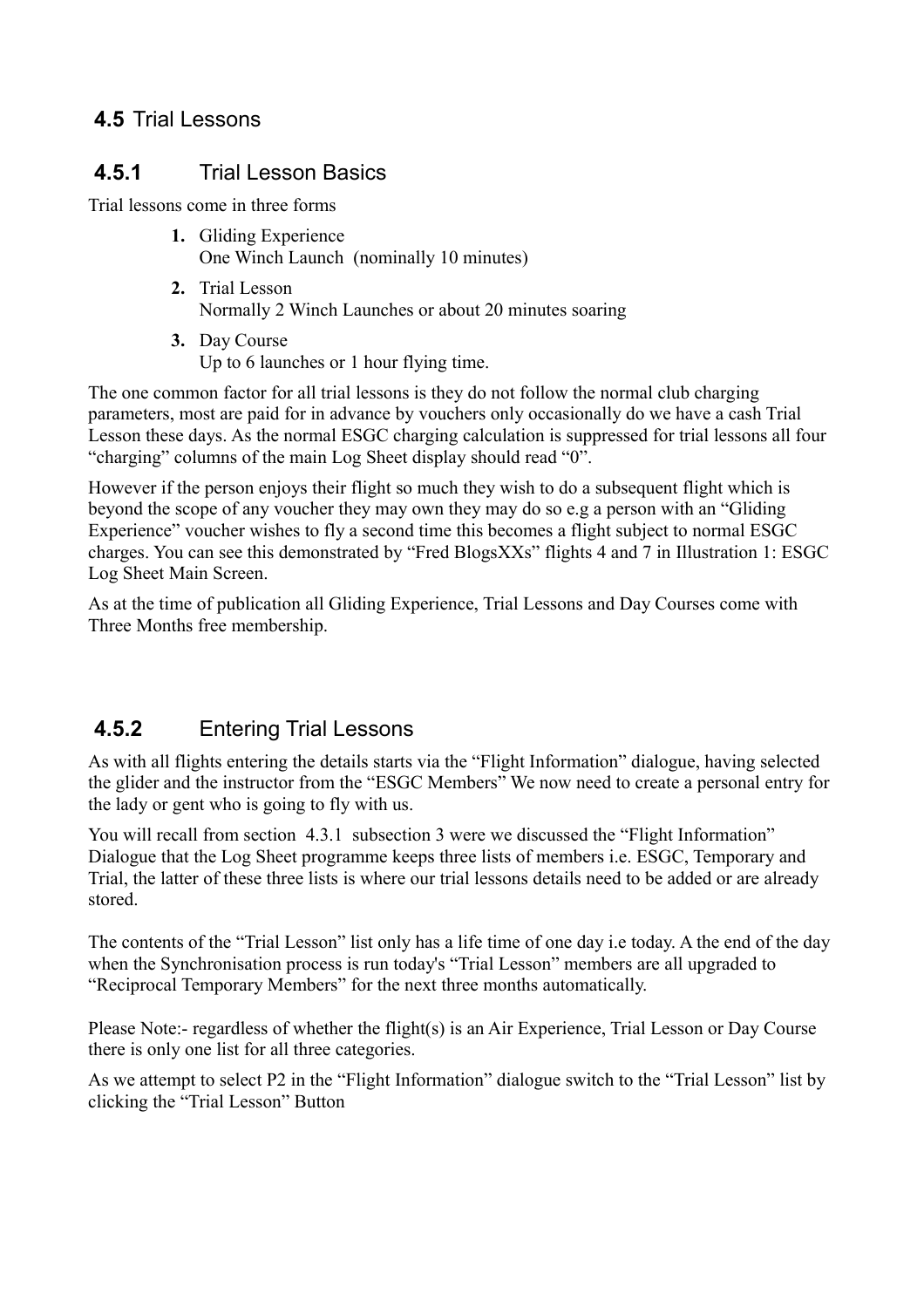| member? | There is no Trial lesson members added to day do you wish to add a new |
|---------|------------------------------------------------------------------------|
|         |                                                                        |

*Illustration 4: Empty Trial Lesson List Warning*

At the start of a day the "Trial Lesson" list should be empty and the Log Sheet will respond as shown. Click "yes" and the "New Member" dialogue will open see Section [4.5.3](#page-12-1) 

If this is not the first Trial Lesson of the day the flow is a little different. Obviously you should not see the empty list warning. Instead having clicked on the

"Trial Lesson" button when you pull down for the list of P2 names the "Flight Information" dialogue will offer a list of existing Trial Lesson Members for the current day and at the bottom of the list the option to <Add Name>.

If the flight you are entering is a second or subsequent flight for a Trial Lesson or a Day Course then it should not be necessary to enter the pilot details again.

One simple way to avoid all of this complexity is to simply "Copy" the flight(s) the same individual has had earlier in the day using the "Copy" button on the right hand side of the main Log Sheet screen.

If you do need to add a new "Trial Lesson" member then click <Add Name> and you will be presented with another dialogue asking you to confirm that you are sure you wish to create a new member, click "Yes" this will bring up the "New Member" Dialogue as we did for the first Trial lesson on the current day above.

Apologies this is so verbose but as noted above the creation of duplicate members has been a major problem and we have added additional confirmation steps to the try and prevent this.

#### <span id="page-12-1"></span> **4.5.3** New Member (Trial Lesson)

Illustration [5](#page-12-0) shows the "New Member" dialogue for Trial Lessons you will note is slightly different to the version we see if we are entering "Temporary Members"

| First Name        | Fred                |
|-------------------|---------------------|
| Sumame            | BloggsXX            |
| Member Type       | Trial Lesson        |
| Trial Lesson Type | Gliding Experience  |
| Voucher Type      | <b>ESGC Voucher</b> |
| Voucher No        | 56789               |

<span id="page-12-0"></span>*Illustration 5: New Member Dialogue (Trial Lesson)*

Again please be careful with the spelling of the First and Surname, if the person taking the Trial lesson has not written this clearly on the disclaimer sheet please check. Several instances of duplicate members can be traced back to incorrect spelling or data entry, where in practice there is actually only one person.

Remember the First Name, Surname you enter today goes forward to become the Temporary Member name for the next three month.

If at some point in the future this person chooses to make use of their 3 month free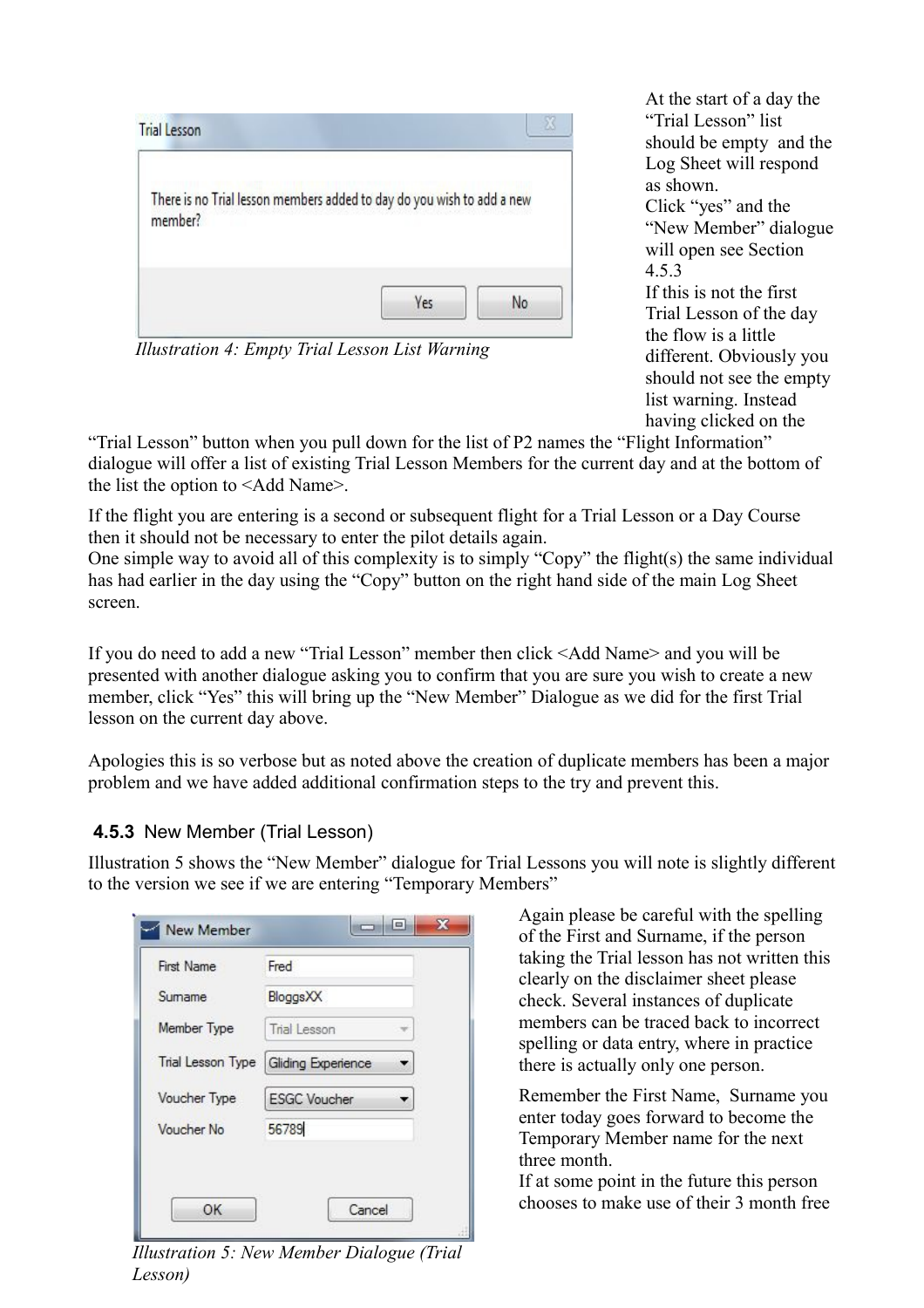membership it is probable that a different log keeper will have to resolve the name mismatch e.g. Mike Haynes is actually the same person as Mike Haines.

If this person should ultimately choose to become a member of the ESGC then this information will start their full membership data. On the day they become a full member all that will change is the membership class and they will be given a unique membership ID. This process enables all of their flying from the first trial lesson onwards to be correctly tracked under one name.

The values entered into the "Trial Lesson Type", "Voucher Type" and "Voucher Number" fields cannot be seen on the main screen of the "Log Sheet" programme as at version 2.3, this makes checking the entries a little difficult.

These values are important to the ESGC for billing and statistics purposes so please take care they are entered correctly.

XXXX

NEED TO CHECK HOW WE BILL THE RESPECTIVE VOUCHER COMPANIES I.E. VIRGIN, BUY A GIFT etc.

**XXXXX** 

## **4.5.3.1** Additional Flying not covered by a Voucher

As the ESGC is somewhat flexible as to the number of flights a non member's voucher entitles them to, the Log Sheet programme will not change the charging policy after a given number of flights or time in the air. All flights undertaken by all three categories of "Trial Lesson" members are assumed to be pre paid and hence no charge calculations are applied.

If a Trial Lesson" member wishes to take additional flight(s) today that are not covered by his or her voucher these are to be charged at the same rate as normal club flights.

You cannot directly edit the charge calculations in the log sheet this can only be performed by an administrator in the "Control Panel" programme.

Instead to change the charge calculation for additional flying you must change/correct the membership class of the "Trial Lesson" member concerned. In most cases the class to be changed to is "Reciprocal Temporary Member". Changing the membership class is achieved via the [Edit](#page-13-0)  [Members](#page-13-0) dialogue as described in section [4.6 .](#page-13-0)

Note:-

You are in effect performing manually what occurs automatically at the end of the day during the Synchronisation process.

Once you have changed the Membership class, the name of the Trial Lesson member will be removed from today's "Trial Lesson" list, instead the name will appearing in the "Temporary Members" list.

To select this list ensure that the "Temporary Member" button is selected in the "Flight Information" dialogue before pulling down for the list of possible "P2" names.

## <span id="page-13-0"></span> **4.6** Edit Members

By design the Log Sheet programme has limited capabilities to edit member details, this prevents conflicts with the main SQL Database back in the clubhouse being created.

In practice this means you can only edit the member details for Trial Lesson member(s) or Temporary member(s) created on the Log Sheet programme today.

Once synchronisation occurs at the end of the day it s no longer possible to make any changes to today's Temporary or Trial lesson members. If corrections are required after synchronisation then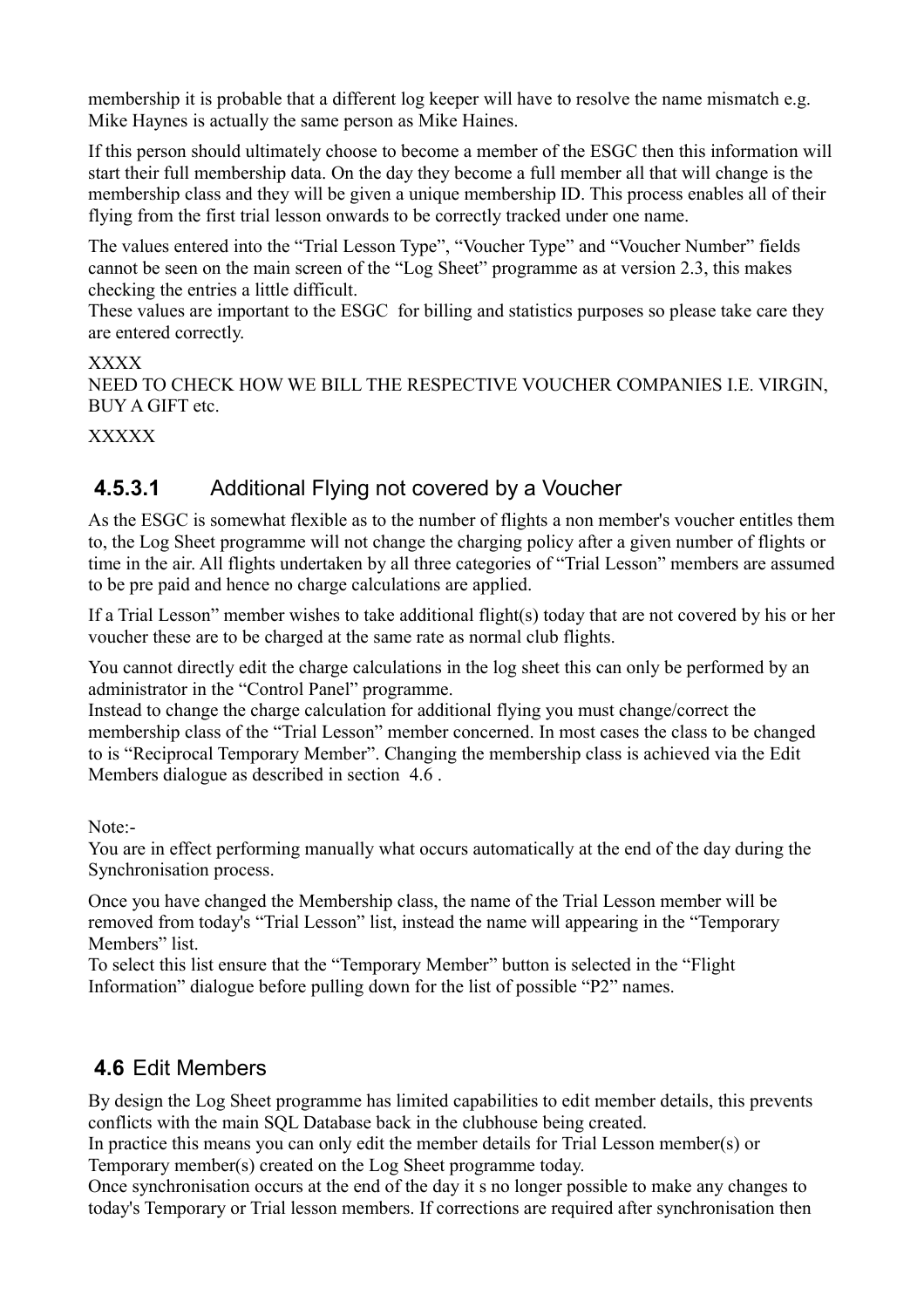these need to be performed using the "Control Panel" programme.

Changing details of the new members created today is achieved in the "Edit Member" Dialogue as shown below i[nIllustration 6.](#page-14-0)

| Membership Details       |                                                | MemberId | Number | <b>First Name</b> | Sumame      | Name                |
|--------------------------|------------------------------------------------|----------|--------|-------------------|-------------|---------------------|
|                          |                                                | 1013     | 9999   | <b>V</b>          | webb-butler | <b>Trial Lesson</b> |
| <b>First Name</b>        | v.                                             | 1014     | 9999   | victoria          | webb-butler | Trial Lesson        |
| Sumame                   | webb-butler                                    | 1015     | 9999   | yana              | bychkova    | <b>Trial Lesson</b> |
| Member Type              | <b>Trial Lesson</b><br>▼                       | 1016     | 9999   | Bryan             | Hollington  | Trial Lesson        |
| Member Number            | 9999                                           | 1017     | 9999   | Val               | Monk        | Trial Lesson        |
|                          |                                                | 1018     | 9999   | Alison            | Meadows     | Trial Lesson        |
| Trial Lesson Information |                                                | 1019     | 9999   | Lewis             | Meadows     | Trial Lesson        |
| Trial Lesson Type        | Gliding Experience<br>$\overline{\phantom{a}}$ | 1020     | 9999   | Fred              | BloggsXX    | Trial Lesson        |
| Voucher Type             | $\blacktriangledown$<br>Buy a Gift Voucher     |          |        |                   |             |                     |
| Voucher Number           | 647620                                         |          |        |                   |             |                     |
|                          |                                                |          |        |                   |             |                     |
|                          |                                                |          |        |                   |             |                     |

<span id="page-14-0"></span>*Illustration 6: Edit Member Dialogue*

 All of the fields in the "Edit Member" dialogue have been discussed previously when creating "Temporary" or "Trial Lesson" members, in effect there is no new information here, this dialogue simply provides the mechanism to update information previously entered in error or which may have been missed.

The edit function can only act on one member at a time simply select the appropriate row form the right hand window and then change the parameters using the boxes and pull down menus in the left hand window.

The lower section of the left hand window which relates to "Trial Lesson" members is only active if the "Member Type" selected in the upper window is "Trial Lesson"

Please do not change the "Member Number" this should remain as 9999 for all Temporary and Trial Lesson members.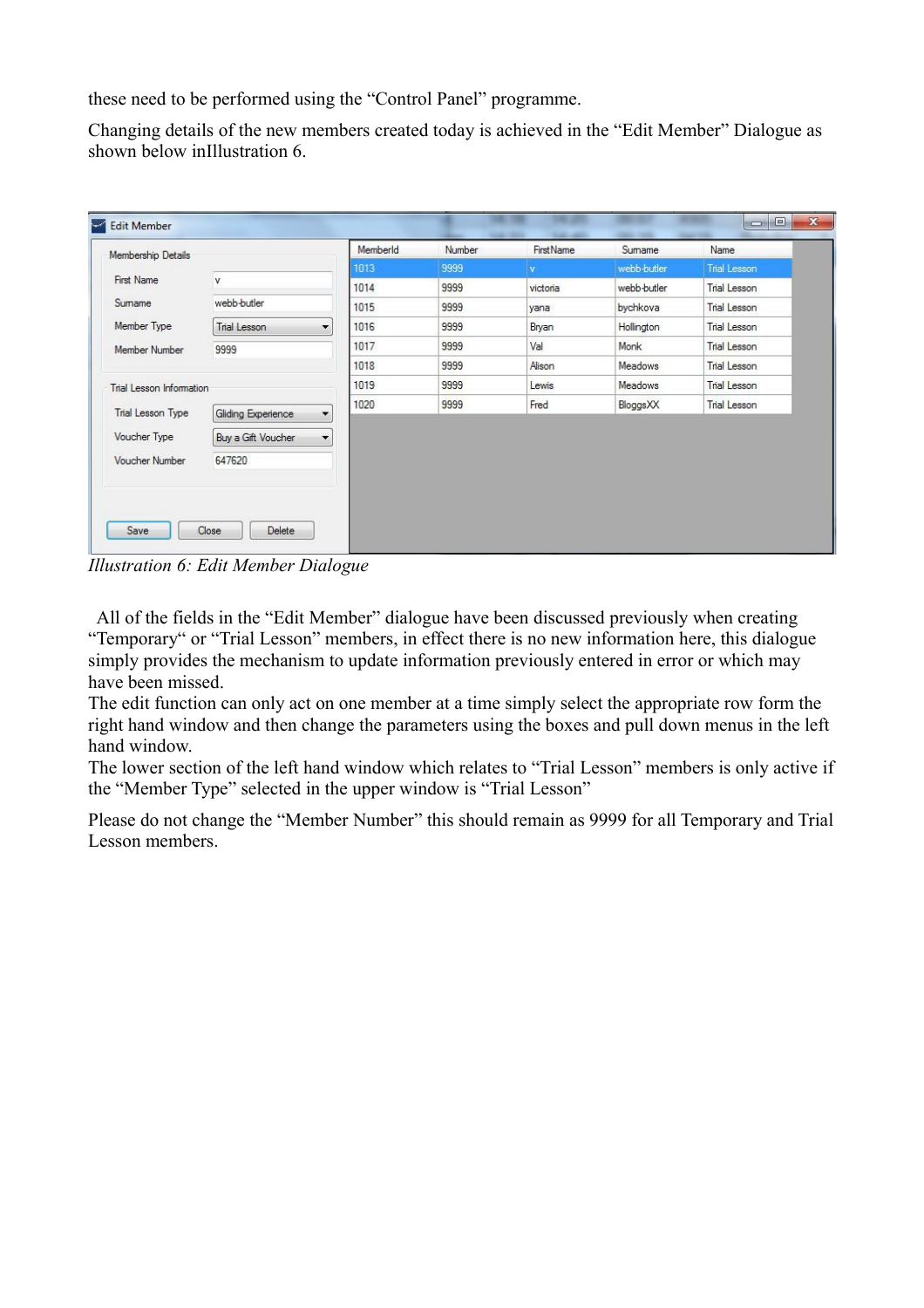## **4.7** Adding a New Glider

All of the gliders normally resident at Wormingford are know to the system, but if a new glider arrives on site or we have a visitor from another club then it will be necessary to add a new glider before it can be added for a new flight.

The process is actually achieved within the "Flight Information" Dialogue when you attempt to select the glider. Click on the select arrow and then scroll to the bottom of the list of gliders, the last e[n](#page-15-0)try in the list is <Add Glider> select this and the "Add Glider" dialogue will open as shown in [Illustration 7.](#page-15-0)

| Manufacturer            |  |  |
|-------------------------|--|--|
| Type                    |  |  |
| Call Sign               |  |  |
| Regustraion             |  |  |
| 2 Seater                |  |  |
| <b>V</b> Private Glider |  |  |
|                         |  |  |

<span id="page-15-0"></span>

Complete the dialogue and then click "Apply" once the dialogue closes the new glider should be visible in the "Glider" window of the "Flight Information" dialogue and will be present in the list of gliders for any subsequent flights, today and going forward.

If you have cause to enter a flight for a glider you are unfamiliar with please check the list of gliders carefully as someone else may have already created the new glider.

Creating duplicates is likely to cause inconsistencies in the Database which can *Illustration 7: Add Glider* lead to synchronisation issues.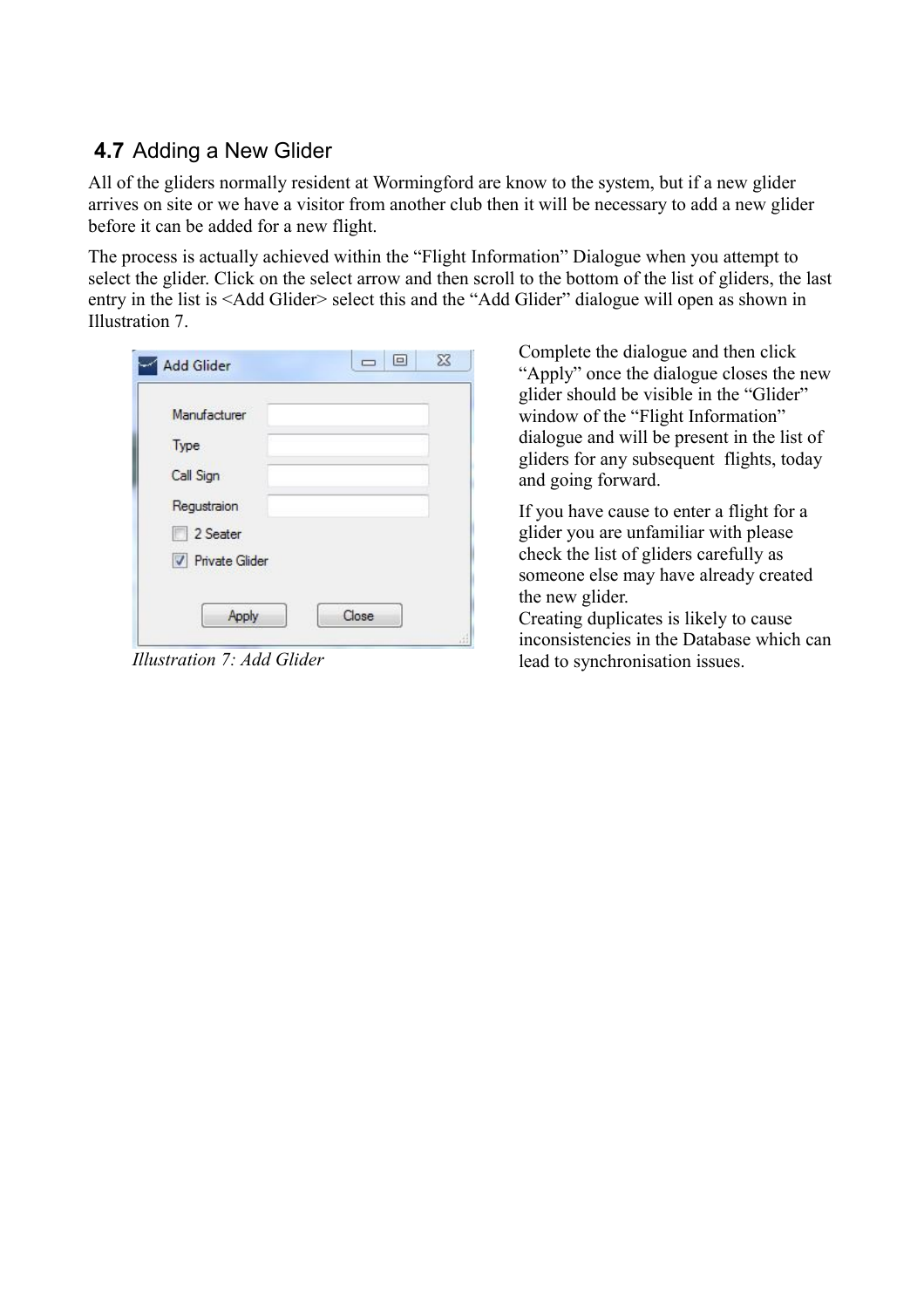## <span id="page-16-0"></span> **4.8** End of Day Procedures

At the end of the day the log sheet needs to be finalised with a Print and Sync. Finalising the logsheet makes further changes from the "Log Sheet Programme" running on the laptop impossible, as a consequence it is important not to rush this step.

#### **Please allow members time to check their flight data is correct and payments correctly assigned before executing "Print" and "Sync".**

**In practice this means waiting until the Hanger is closed and locked.**

#### **4.8.1** Printing the Logsheet

As at the time of writing (October 2014) we are still producing and filing a paper log sheet. This ensures that we continue to consume and store more forest as the ESGC has been doing for the last 50 years. At some point in the near future we may decide a paper copy is no longer required but we are not quite there yet, anyway to print the log sheet is simple:-

Once the laptop is returned to the clubhouse it should automatically re-connect to the club WiFi, this will provides access to the printers.

Simply click on the "Print" button on the right hand side of the main Log Sheet window.

The Windows Print dialogue will open, select the desired printer (at the time of writing normally the HP 8500 in the office) and then press "print"

#### **Caution:-**

#### **You must Print before Synchronising.**

#### **4.8.2** Synchronising the Laptop

At the end of the day the information recorded on the laptop needs to be synchronised with the main Database on the club server. This protects the data and allows the other programmes within the Log System suite to interact with the new flights, member information etc. The synchronise is actually a two way process:-

- **i)** Flight/member information is written to the Database Server.
- **ii)** Member data, Charging, Medical, Doghouse information etc, is loaded back onto the laptop.

#### *4.8.2.1 Executing the Synchronise*

Before attempting to synchronise you should confirm the Laptop has re-connected to the ESGC WiFi. This should occur automatically once the machine is back within range of the Access Point i.e somewhere in the clubhouse. If you have previously successfully printed the log sheet this is confirmation in its own right.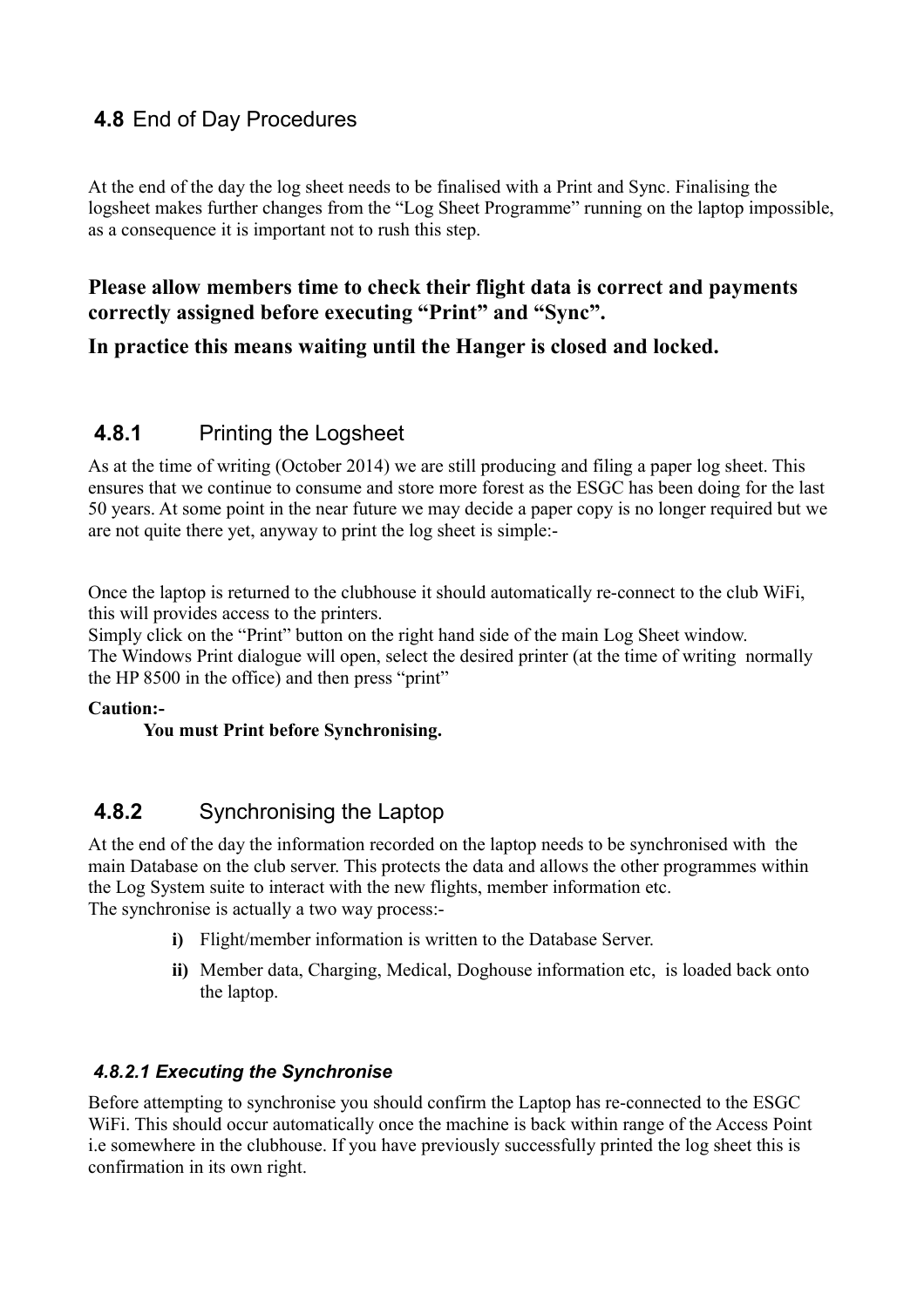To execute the synchronise Click on the "Sync" button on the right of the log sheet control panel, a "Database being Synchronised" dialogue should open as below:-

| Backing up Local DataBase          |
|------------------------------------|
| <b>Uploading New Members</b>       |
| <b>Uploading New Gliders</b>       |
| <b>Uploading New Flights</b>       |
| <b>Uploading New Trial Lessons</b> |
| Down Loading Database              |

*Illustration 8: Database Synchronise*

In version 2.3 this dialogue can be a little misleading as after clicking "Sync", the "Egg Timer" icon (top left) will rotate giving the impression that the synchronise is occurring. In practice nothing will happen until you click on the "start" button at the bottom.

Having clicked the "start" button the synchronise will start to occur and when it completes, the log sheet for today should close

Once the Synchronise is complete and the log sheet has closed all you need to do is close the lid of the Laptop. This will "Hibernate" the machine ready for the next days flying. You

can of course safely execute a complete Windows shutdown, this should not be required on a day to day basis and will extend the time it takes for the machine to re-start on the next flying day.

#### *4.8.2.2 Sync Failure*

In the event that the synchronise should fail for any reason, don't panic!

The log sheet programme is specifically written so that no changes occur to its internal data for today until the very last step of the synchronise. If the sync should fail for any reason e.g. duplicate members you will probably receive an unhandled exception message as below.



The unhandled exception message is pretty cryptic even for those who know, so don't bother to take too much notice of it. Simply "Quit" the Log Sheet programme and hibernate the PC as usual.

*Illustration 9: Unhandled Sync Exception*

With the sync failing the data for today will be held on the laptop until such time as the reason for the sync failure can be investigated and rectified by one of the administrators.

It is quite safe to continue to use the Log Sheet programme after a "sync" failure, all of the data for today is held on the laptop as is the data for any subsequent days we fly until such time as the sync issue is resolved.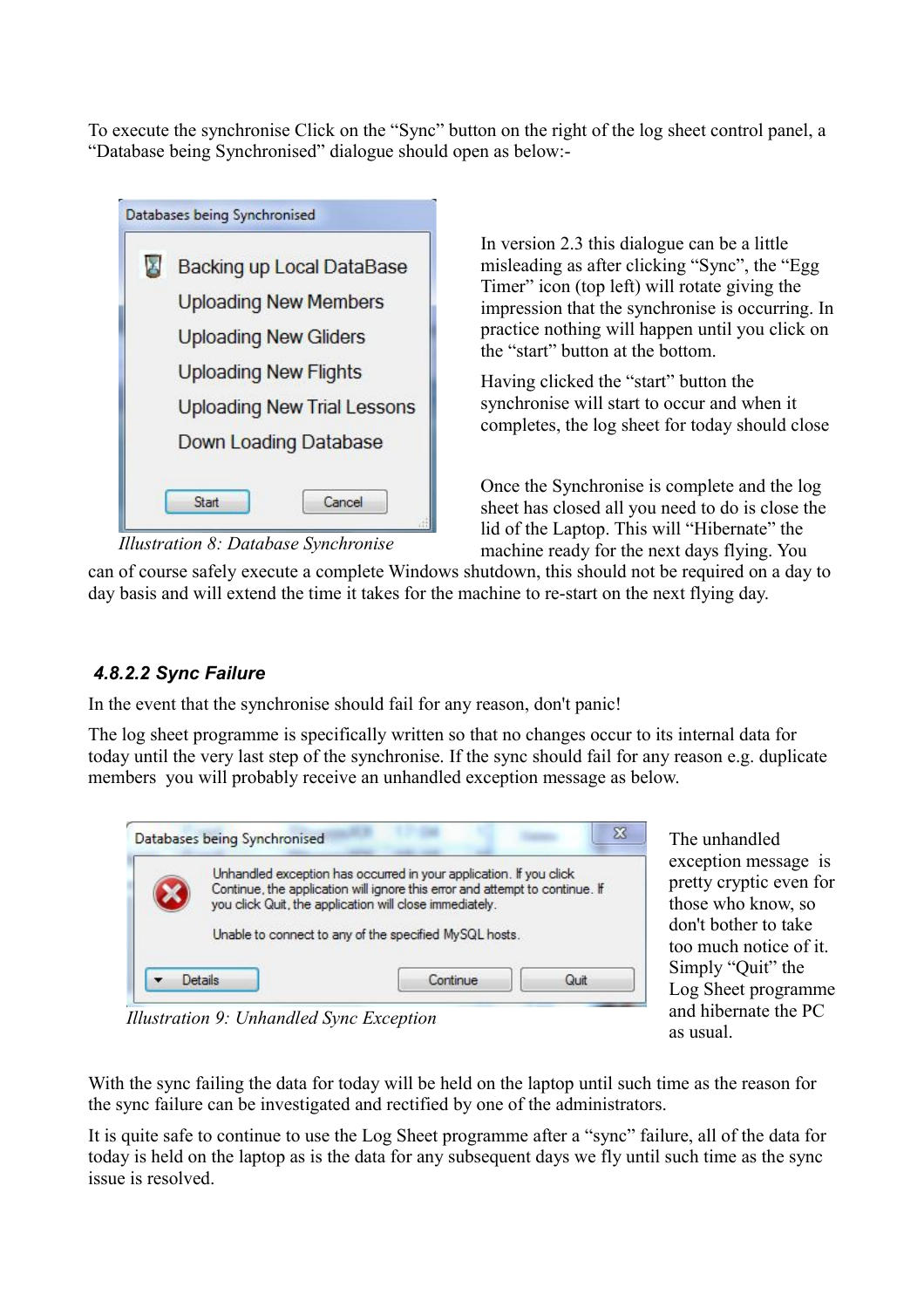Although its safe to use in this mode this is not desirable with no data is being transferred to the main SQL Database this will start to lag behind, this will effect the transition of "Temporary" Members" to Full Members and "Trial Lesson" members to "Temporary Members" so take care if you are log keeper and members effected want to fly again the short term.

In addition if for some reason the launch point laptop should itself fail while in a Sync fail mode there is no backup of all logsheets and new member data, save for the printed versions of the logsheet created each day.

If the synchronise should fail:-

#### **Please put a note in with the laptop to the effect that the sync has failed and give the date!**

This will enable remedial action to be taken at the earliest opportunity, and also make future log keepers aware that we are operating in an un-synced mode.

### **4.9** Changing Laptops

The primary laptop for day to day log keeping is kept in the launch vehicle crate in the parachute room. This should normally be a HP Probook 450 running Windows 7.

In the event that the primary machine is damaged, won't boot or will not run the Log Sheet programme there is a backup machine in the ESGC Office on the top of the cupboard behind the door. This older machine is a HP G7000 model running Windows Vista.

If the day arrives that the Backup Machine is required remember it may have been unused for months:-

Before putting the Backup Machine into service, or changing log sheet laptops for any reason you must execute a "Synchronise". Simply switch on the machine run up the Log Sheet programme and press the "Sync" button.

It may seem a little strange to synchronise when there are no flights entered but this Sync will align all of the other parts of the database on the laptop e.g. membership, medical, flight charges, doghouse etc, with the main Database Server in the clubhouse.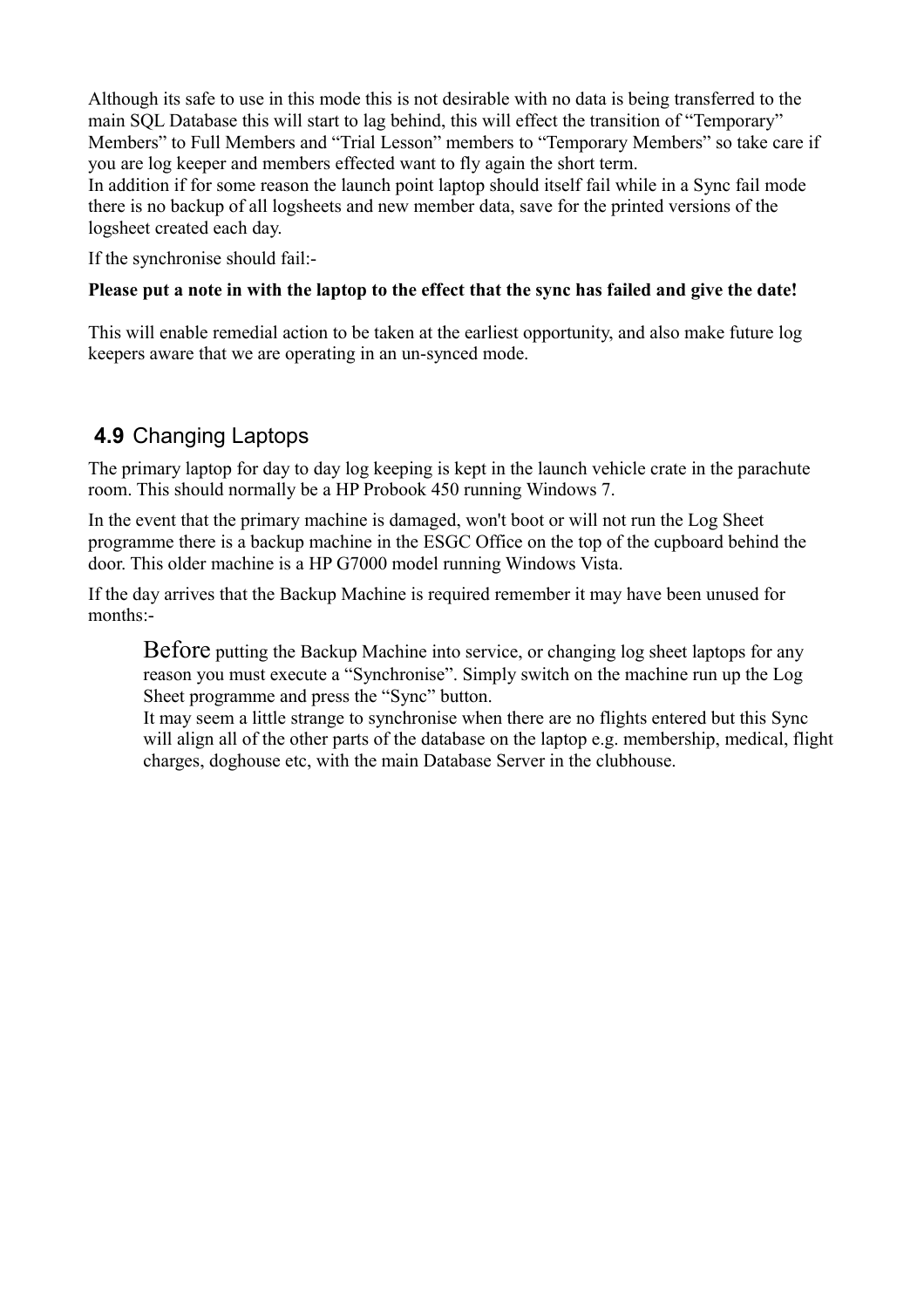# **5 Control Panel**

BIG SECTION ON THE ADMIN PROGRAMME TO FOLLOW